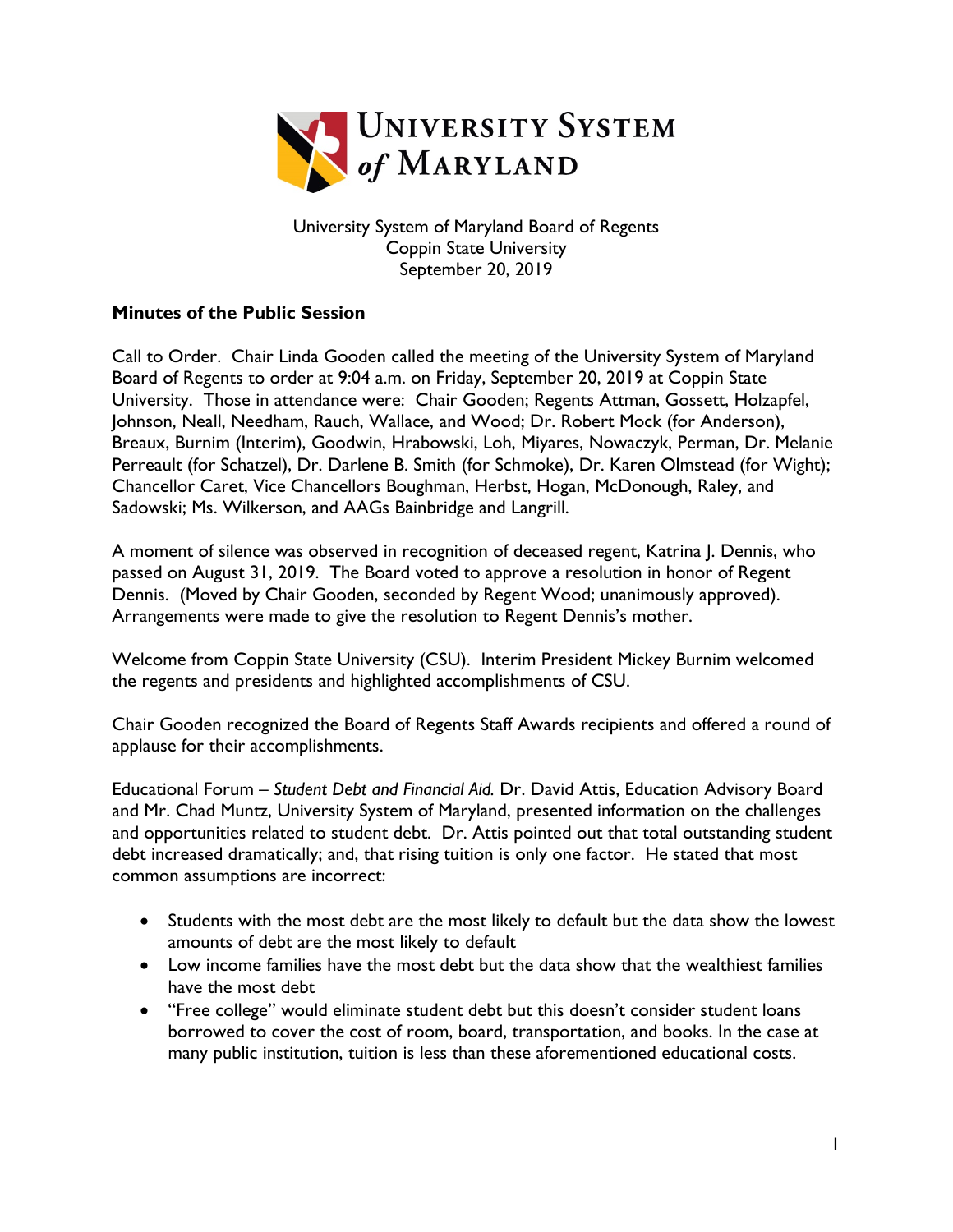- Students should be encouraged to borrow less but the data show that community college students who borrowed were more likely to graduate than those who borrowed less
- While students from all types of institutions may have debt, the vast majority of the \$1.5 trillion student debt is held by former students at for-profit and private institutions

Mr. Muntz then presented USM statistical data to support the conclusions reached.

- Approximately half of USM undergraduate students have student debt whereas the public perception is that all students have student debt.
- The USM undergraduate degree recipients' average student debt is reasonable-
	- o Approximately equal to or less than one-year cost of attendance versus the public perception that cumulative student debt is over \$100,000
	- o Approximately 25% less for lower-income students
	- o Significantly lower for instate Maryland students compared to out-of-state students

They concluded the presentation with some suggestions of what can be done to manage reasonable student debt:

- Decrease the time-to-degree and increase graduation rates
- Increase post-graduation salaries through better career support so that students have sufficient income to pay
- Reduce loan amounts through efficient use of federal, state, and institutional aid
- Make loans easier to repay
- Discourage students from enrolling in programs or institutions with high default rates

Chancellor's Report. Chancellor Caret started by introducing new Regents, Kelly Schulz and Drew Needham (student Regent) and noting that Chair Gooden was appointed to one of the new board positions by Speaker Adrienne Jones. He also highlighted some changes to the board for this year including live streaming of board meetings and a "Regents Report" summary to follow meetings. He recognized the Regent Staff Award winners and the Elkins Professorship Awardees.

Chancellor Caret thanked Coppin State University and Interim President Burnim for hosting. He noted accomplishments both at CSU and other USM institutions. He closed by providing updates on the UMCP, Chancellor, and CSU searches. With regards to the CSU search, he highlighted the work of Regent Katrina Dennis in leading that search before her passing and shared that her legacy will be honored when the new president is selected. Regent Robert Wallace will be the new chair of the CSU Presidential Search Committee.

## 1. Report of Councils

a. Council of University System Presidents (CUSP). Dr. Perman presented the report. CUSP met on August  $6<sup>th</sup>$ . Topics discussed included an overview of the FY 21 budget, shared governance reports, the JCR on improving student completion, the Universities at Shady Grove, enterprise risk and crisis management, the possibility of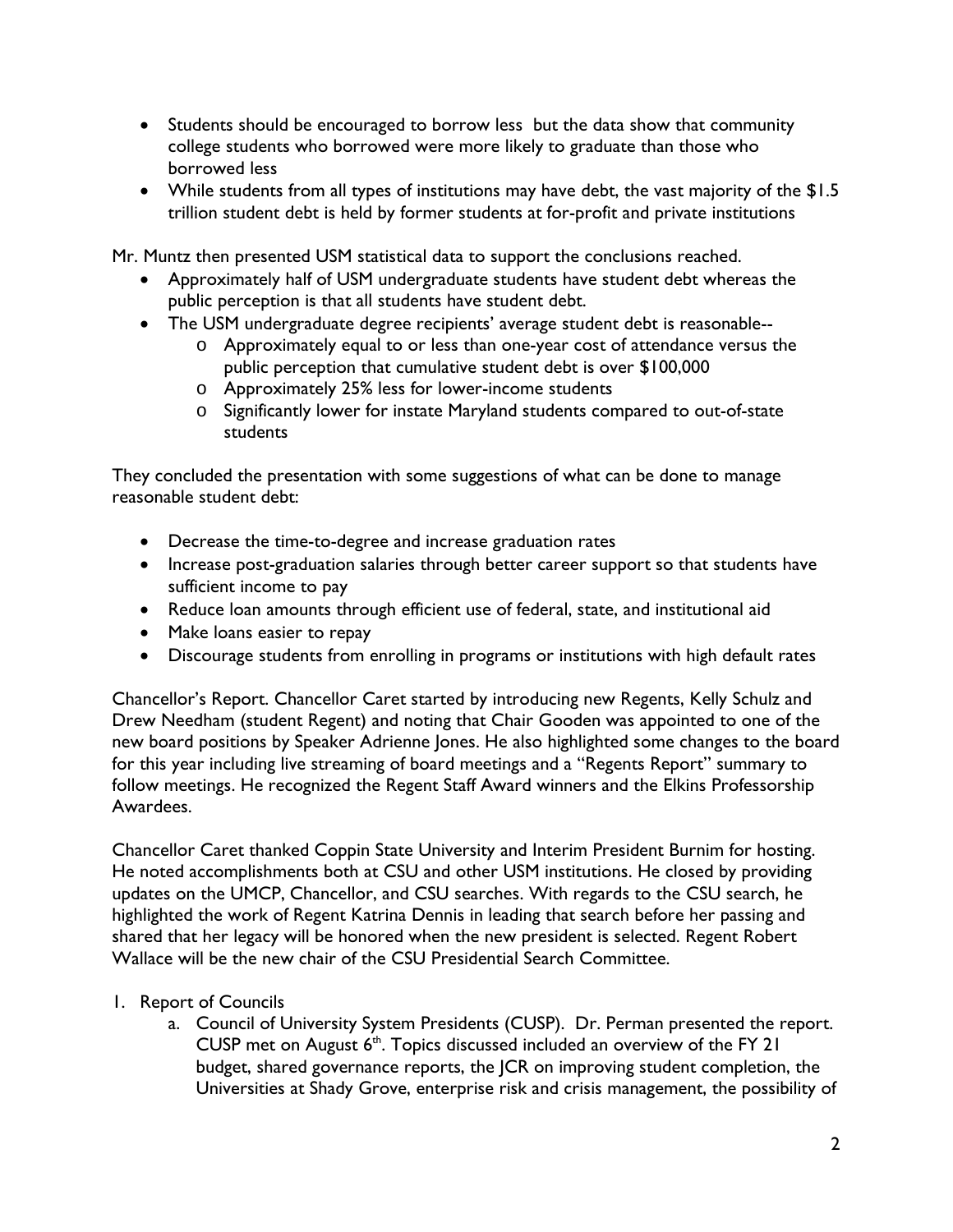an economic impact study, and faculty retainment. CUSP also met on September  $9<sup>th</sup>$ and discussed items such as teacher education enhancement funding, the chancellor search, implementation of the AGB recommendations, revisions to the Board of Regents Bylaws, reinforcement of the Football and Walters Report recommendations, and faculty salaries.

- b. Council of University System Faculty (CUSF). Dr. Kauffman presented the report. CUSF was scheduled to meet on September  $18<sup>th</sup>$ , after the report was submitted. Over the summer, work continued on the Academic Integrity Initiative. CUSF is also working on the Faculty Salary Initiative and developing an action plan for the 2019- 2020 academic year. Dr. Kauffman included more comprehensive updates on both the Academic Integrity and Faculty Salary Initiatives as part of his commentaries included with his report.
- c. Council of University System Staff (CUSS). Ms. Gray presented the report. CUSS met on August  $13<sup>th</sup>$ . A new member orientation was held in conjunction with this meeting and the new Executive Committee began their one-year terms. Ms. Gray's report included the roster for the 2019-2020 Executive Committee, as well as Committee Leadership. She also highlighted the quarterly newsletter, which was attached to the CUSS report.
- d. University System of Maryland Student Council (USMSC). Mr. Forrest presented the report. The USMSC met on September  $8<sup>th</sup>$ . The Council voted unanimously to suspend part of the USMSC Bylaws to permit an expedited and/or shifted Student Regent selection process. The Council also endorsed the "Drew for Two" plan to address logistical issues in the roll-out of the two years, two member Student Regent process set out in SB 719. The Council also decided to continue the Special Committees on Urban Public Safety, Student Fees, and Graduate Labor.
- 2. Public Comment. Chair Gooden explained the new public comment guidelines, which allow for public comments at every regularly scheduled meeting of the full board, as validated through SB 719/HB 533 and recommended in the AGB report. She noted that there will be 15 minutes set aside at every meeting for public comment. There were no public comments made.
- 3. Consent Agenda. The Consent Agenda was presented to the regents by Chair Gooden. She asked if there were any items on the agenda that should be removed for further discussion. There were no requests to remove any items; therefore, Chair Gooden moved, and Regent Attman seconded the motion to accept the consent agenda; it was unanimously approved. The items included were:
	- a. Committee of the Whole
		- i. Approval of meeting minutes from June 21, 2019 Public and Closed Sessions (action)
		- ii. Approval of meeting minutes from August 7, 2019 Public and Closed Sessions of a Special Board Meeting (action)
		- iii. Resolution on Defense Security Service (action)
	- b. Committee on Education Policy and Student Life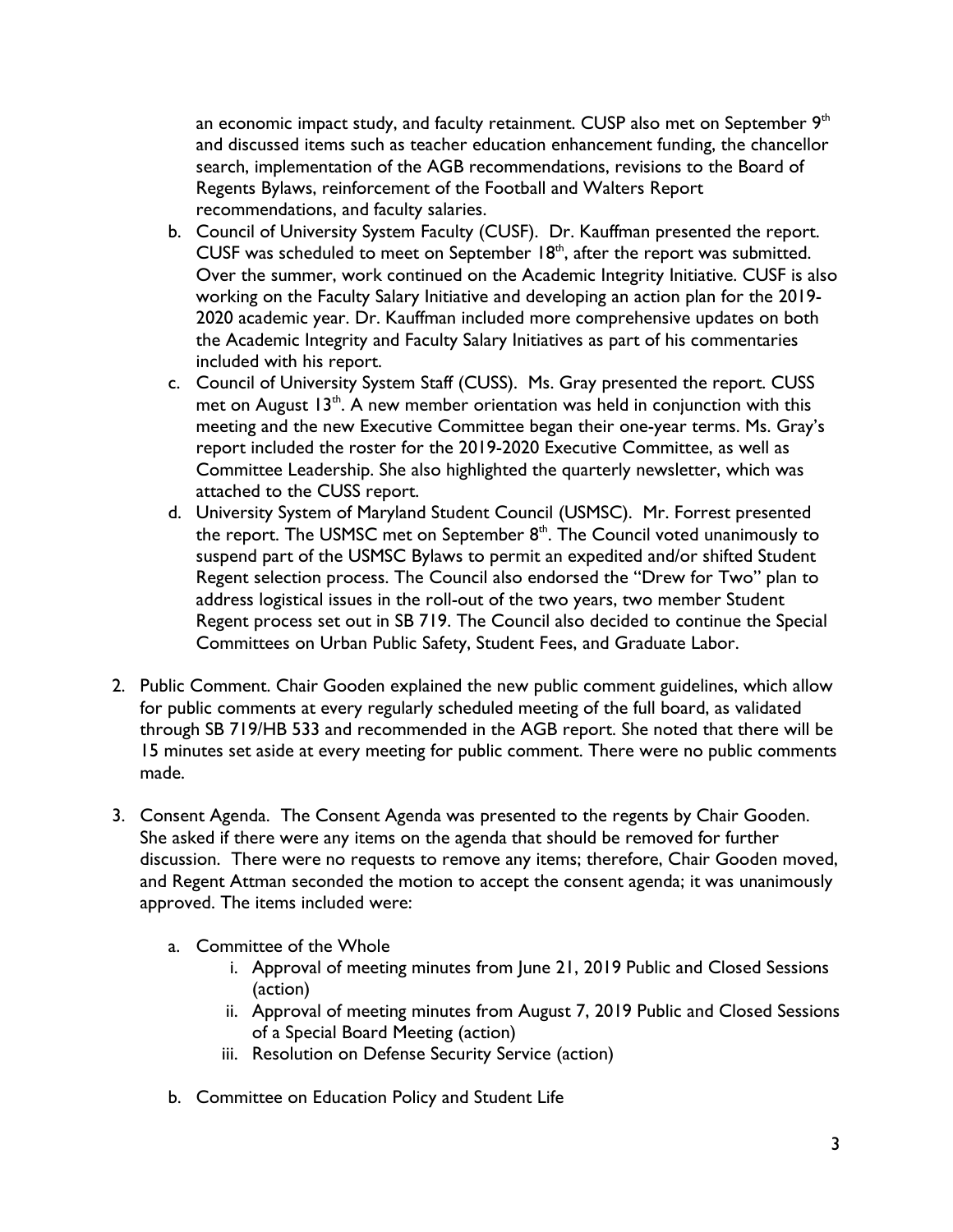- i. Approval of meeting minutes from September 6, 2019 (action)
- ii. New Academic Program Proposals (action)
	- 1. Salisbury University: Bachelor of Science in Data Science
	- 2. Salisbury University: Bachelor of Arts in Outdoor Education Leadership
- iii. Discussion of Proposed Amendments to Committee Bylaws and Draft Committee Charge (information)
- iv. Report on Academic Program Actions Delegated to the Chancellor, AY 2018-2019 (information)
- v. Notification of Awards: USM Regents Scholars Program, Donald Langenberg Lecture Award, Wilson H. Elkins Professorships (information)
- vi. Tentative Annual Agenda, 2019-2020 (information)
- c. Committee on Organization and Compensation
	- i. Board Agenda Guidelines: Consideration of Matters as Individual Items (information)
	- ii. Guidelines for Public Comment During Board Meetings (information)
- d. Committee on Finance
	- i. Approval of meeting minutes from June 12, 2019 Public and Closed Sessions (action)
	- ii. Committee Charge (action)
	- iii. Board of Regents Statement of Values and Expectations—Update on 2019 End of Year Report on Planning Activities (information)
- e. Committee on Advancement
	- i. Year-to-date fundraising report (information)
- 4. Review of Items Removed from Consent Agenda
- 5. Committee Reports
	- a. Committee on Finance
		- i. Amendment to Fiscal Year 2020 Schedule of Tuition and Mandatory Fees to recognize Towson University Undergraduate Differential Pricing Tuition Rates. Regent Attman presented the report on the amendment. (Regent Attman moved that the request from Towson University to amend their tuition and mandatory fees schedule. This schedule incorporates the University's differential pricing rates, effective with the spring semester. Regent Wallace seconded the motion; unanimously approved.)
		- ii. University of Maryland, Baltimore County: New Health Services and Counseling Building. Regent Attman presented the report on the University of Maryland, Baltimore County's New Health Services and Counseling Building. (Regent Attman moved for the approval of funding for of a new \$17,000,000 Health Services and Counseling Building, through the use of up to \$12,000,000 of University System of Maryland revenue bonds, and